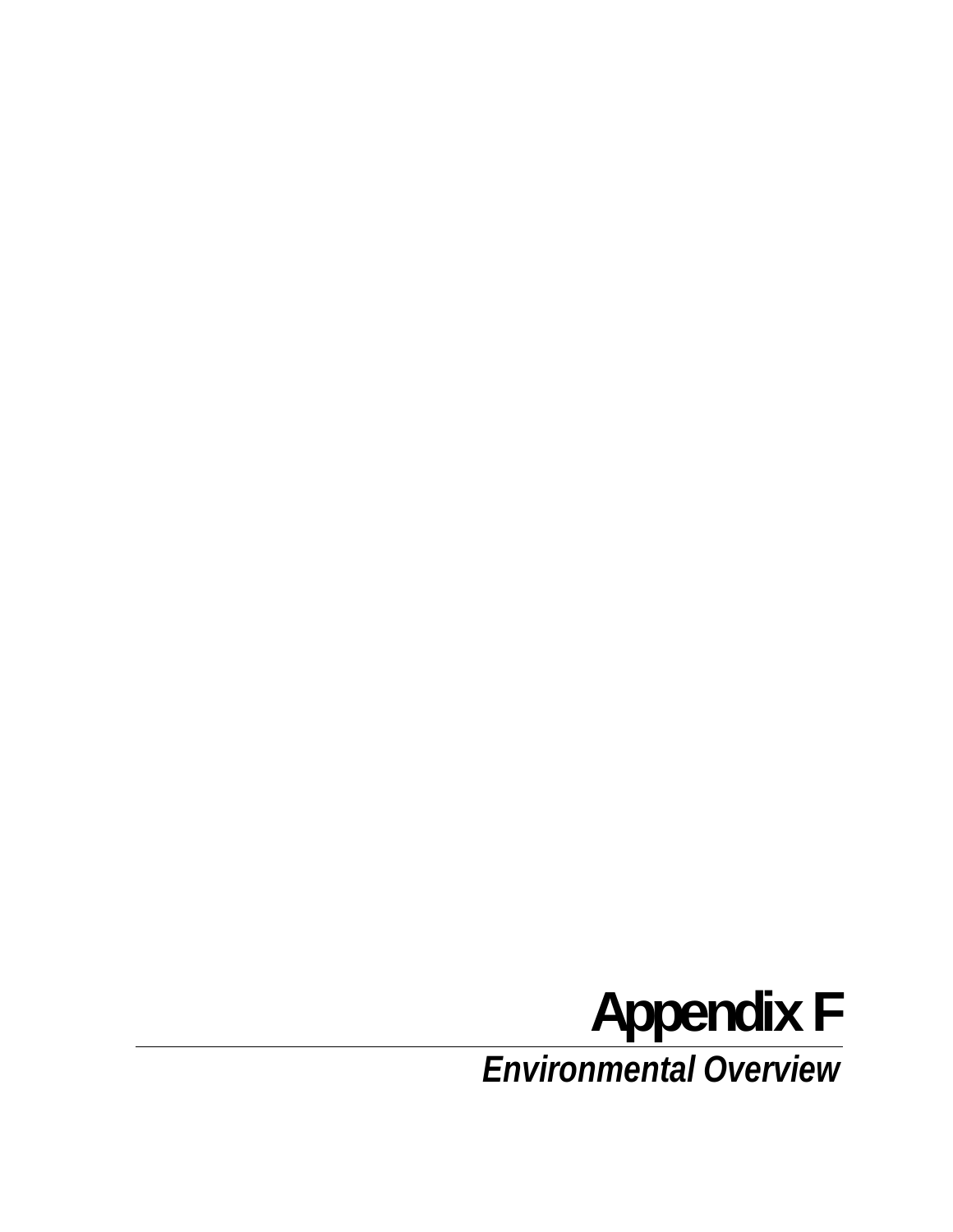# **Missoula International Airport - Environmental Overview for the Master Plan Update**

| TO:     | John van Woensel |                |
|---------|------------------|----------------|
| COPIES: | Jon Erion        | Cheryl DeGroot |
| FROM:   | Suzanne Geckle   |                |
| DATE:   | October 22, 2008 |                |

This technical memorandum provides a general overview of potential environmental effects of recommendations made in the Missoula International Airport (MSO or the Airport) Master Plan Update (MPU). It is does not represent an environmental assessment under the provisions of the National Environmental Policy Act of 1969 (NEPA). At the time of project implementation, when demand warrants, the appropriate level of NEPA environmental documentation and coordination must be completed. The preparation of additional environmental documentation will require coordination with Federal, State, or local environmental agencies to secure the necessary approvals and permits to implement specific recommended development projects.

This technical memorandum does not provide an overview of all required NEPA environmental categories. This technical memorandum provides an overview of known, general environmental features to assist with the preliminary screening of alternatives for the MPU. An Environmental Constraints Map (attached with this technical memorandum) was prepared to highlight the general environmental features surrounding the Airport.

The recommended airfield improvements do not include additional runways or runway extensions, and would be developed on previously disturbed Airport property. The Master Plan Update also recommends development of a nonaviation business park to be located on Airport property on the west side of Airport as described in Chapter 7, Nonaviation Development.

#### **Surrounding Land Uses and Zoning**

The majority of land uses surrounding the Airport are agricultural and open space. The zoning on Airport property and surrounding Airport property is commercial. According to the Missoula County Office of Planning and Grants and the City of Missoula, an area surrounding MSO is designated an "Airport Influence Area". Development within the Airport Influence Area is subject to review and approval of the Missoula County Airport Authority (MCAA). The Airport Influence Area designation is intended to regulate development surrounding the Airport that is not compatible with airport operations.

Agricultural land uses are regulated by the U.S. Department of Agriculture, Natural Resource Conservation Service (NRCS). Coordination with the NRCS during previous